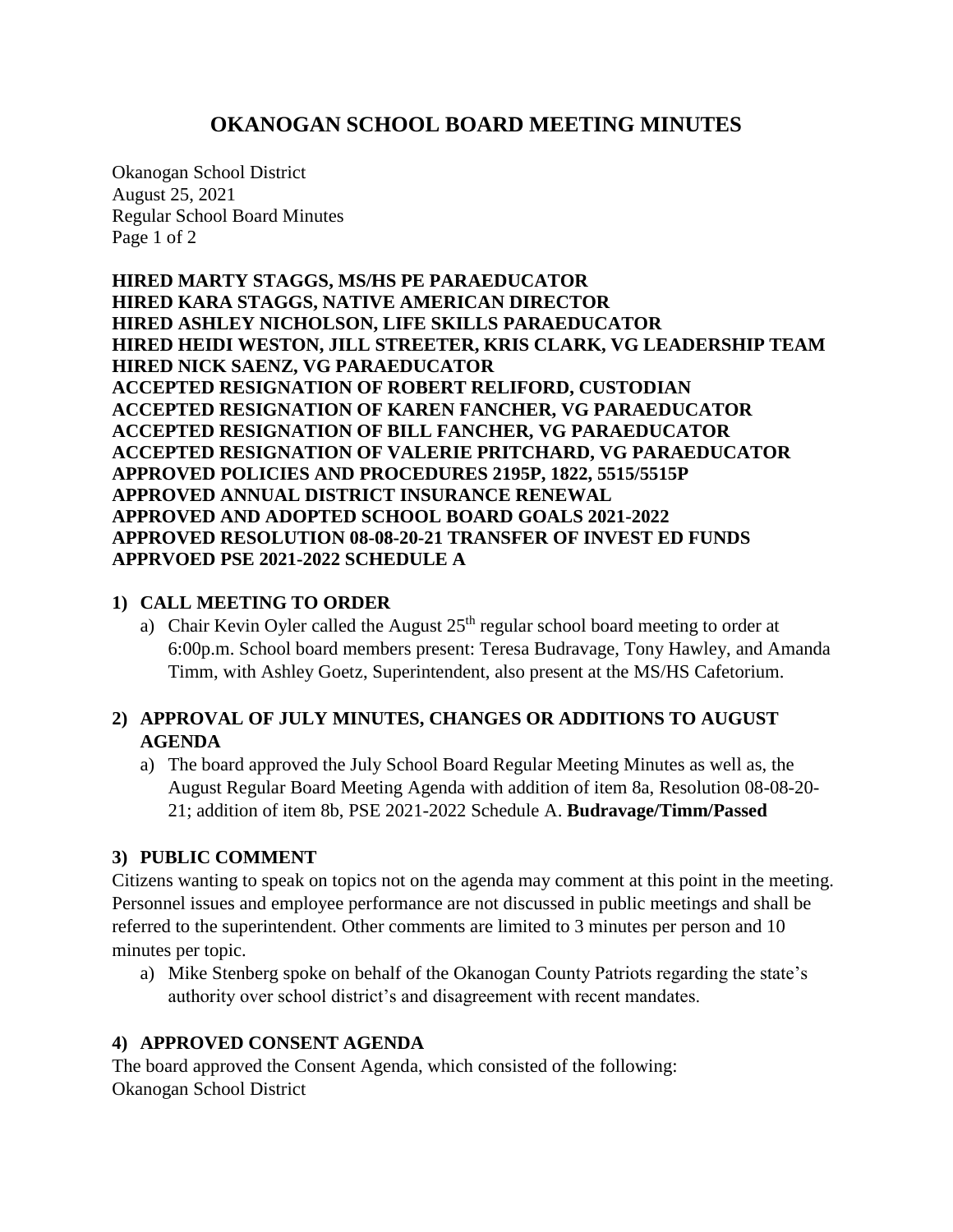August 25, 2021 Regular School Board Minutes Page 1 of 2

- a) Hired Marty Staggs, MS/HS PE Paraeducator; Kara Staggs, Native American Director; Ashley Nicholson, Life Skills Paraeducator; Heidi Weston, Jill Streeter, Kris Clark, VG Leadership Team; Nick Saenz, VG Paraeducator.
- b) Accepted the resignation of Robert Reliford, Custodian; Karen Fancher, VG Paraeducator; Bill Fancher, VG Paraeducator; Valerie Pritchard, VG Paraeducator.
- c) August warrants (252125 through 252211 totaling \$575,768.80)
- d) August payroll totaling \$1,096,277.22. **Hawley/Budravage/Passed**

## **5) APPROVED POLICIES AND PROCEDURES 2195P, 1822, 5515/5515P**

a) The board approved new and updated policies and procedures, 2195P-Accademic Acceleration, 1822-Traning and Development for Board Members, 5515/5515P Workforce Secondary Traumatic Stress. **Budravage/Timm/Passed**

**6) APPROVED ANNUAL DISTRICT INSURANCE RENEWAL** The board approved the 2021-2022 Budget Resolution 07-07-20-21. **Hawley/Timm/Passed**

- **7) APPROVED AND ADOPTED SCHOOL BOARD GOALS 2021-2022** The board approved the school board goals for the academic year 2021-2022. **Timm/Budravage/Passed**
- **8) APPROVED RESOLUTION 08-08-20-21 TRANSFER OF INVEST-ED FUNDS** The board approved a resolution allowing the district to transfer InvestEd funds in the amount of \$5343.76 from the private purpose fund to the ASB fund for student access. Student access is the purpose of InvestEd. **Budravage/Hawley/Passed**

#### **9) APPROVED PSE 2021-2022 SCHEDULE A**

The board approved the PSE 2021-2022 Schedule A Salary Schedule. **Budravage/Timm/Passed**

#### **10) ADJOURNMENT**

a) There being no further business to bring before the board, Chair Oyler adjourned the meeting at 6:14 p.m.

**\_\_\_\_\_\_\_\_\_\_\_\_\_\_\_\_\_\_\_\_\_\_\_\_\_\_\_\_\_\_\_ \_\_\_\_\_\_\_\_\_\_\_\_\_\_\_\_\_\_\_\_\_\_\_\_\_\_\_\_\_\_\_**

**Ashley Goetz Kevin Oyler**

**Superintendent/Secretary Okanogan School Board Chair**